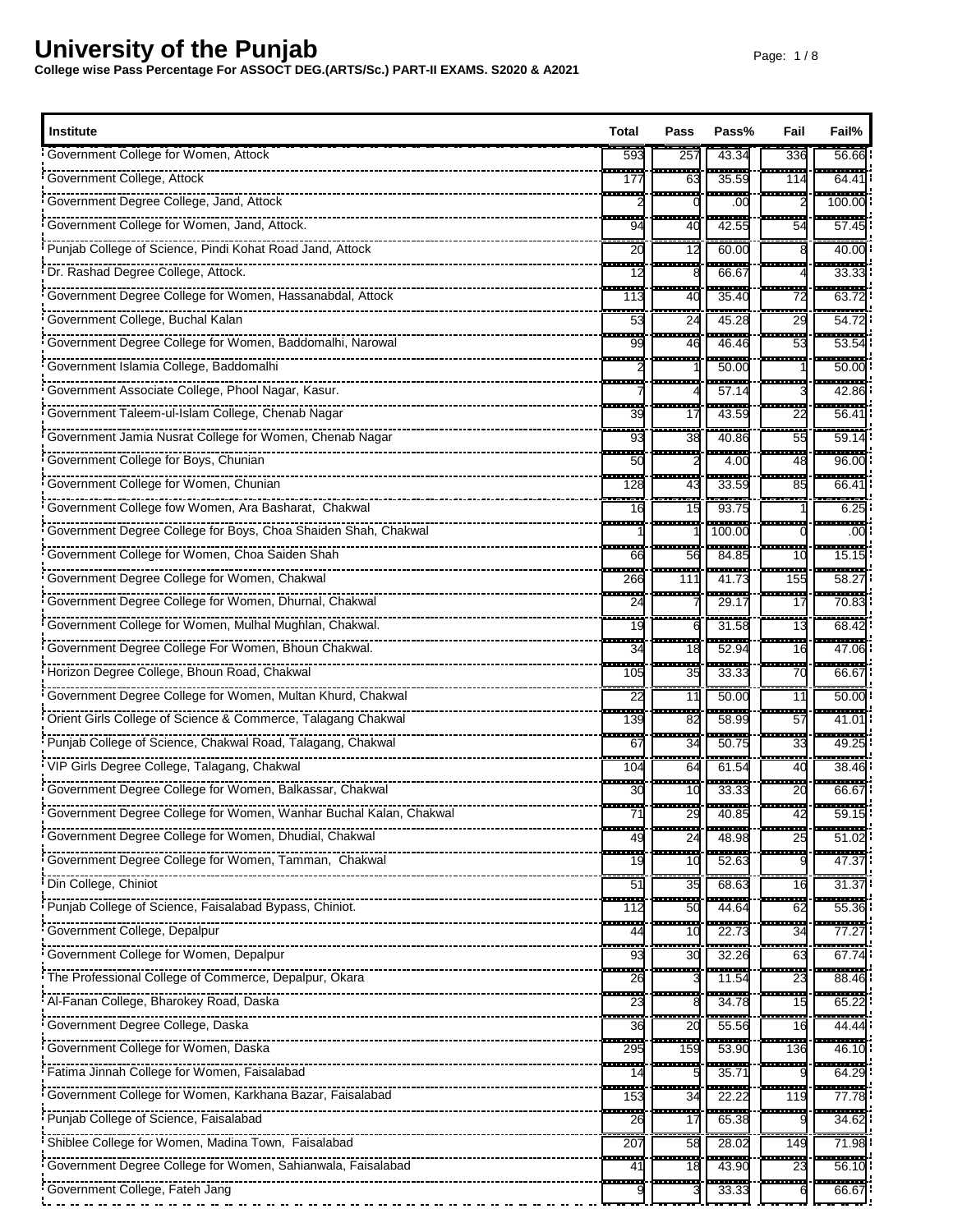| Institute                                                                                                       | Total                | Pass                   | Pass%                 | Fail                           | Fail%             |
|-----------------------------------------------------------------------------------------------------------------|----------------------|------------------------|-----------------------|--------------------------------|-------------------|
| Government College for Women, Fateh Jang                                                                        | 216                  | 54                     | 25.00                 | 162                            | 75.00             |
| Government College for Women, Gujar Khan                                                                        | ----<br>400          | -------<br>138         | <br>34.50             | an an a<br>262                 | 65.50             |
|                                                                                                                 | ш.<br>26             | in a s<br>13           | -----<br>50.00        | - <del>-------</del><br>13     | -------<br>50.00  |
| Punjab College of Science, G.T. Road, Gujar Khan.                                                               | H<br>56              | ÷<br>27                | 48.21                 | ------<br>29                   | -----<br>51.79    |
| Government S.S. Degree College, Gujar Khan                                                                      | 50                   |                        | 12.00                 | . <b>.</b> .<br>44             | ------<br>88.00   |
| Super Wings College of Commerce & Management, Gujar Khan                                                        | man a<br>28          | -------                | -------<br>25.00      | --------<br>21                 | -------<br>75.00  |
| Public School & College, Jutial, Gilgit                                                                         | 32                   | 19                     | 59.38                 | ------                         | ------<br>18.75   |
| Government College for Women, Gojra                                                                             | ---<br>309           | ----<br>108            | ------<br>34.95       | ------<br>201                  | ------<br>65.05   |
| Aspire College, 15-A, Park Town, Main G.T Road, Kamoke, Gujranwala                                              | <b>TELESCO</b><br>23 | an an<br>13            | 56.52                 | -------<br>10                  | -------<br>43.4   |
| Aspire College, Main Sheikhupura Road, Kot Bilal, Tatly Aali, Gujranwala                                        | 553<br>38            | ---<br>20              | 52.63                 | $-1$<br>18                     | ----<br>47.37     |
| Cresent Science College, Gujranwala                                                                             | H<br>96              | ---<br>45              | 46.88                 | ---<br>51                      | ------<br>53.1    |
| GovernmentAssociate College for Boys, Nowshera Virkan, Gujranwala                                               | m.<br>14             | <u>.</u>               | 14.29                 | <u>.</u><br>12                 | ------<br>85.7    |
| Government Degree College for Women, College Road, Gujranwala                                                   | ---<br>73            | ---<br>33              | $45.2^{\circ}$        | ------<br>40                   | -------<br>54.7   |
| Government Faqir Muhammad Faqir Degree College for Boys, Peoples Colony,<br>Gujranwala                          | 100                  | $\overline{37}$        | 37.00                 | 63                             | 63.00             |
| Government College for Women, Eminabad Town, Gujranwala                                                         | 55                   | $\frac{1}{28}$         | 50.9'                 | $\overline{27}$                | 49.09             |
| Government College for Women, Model Town, Gujranwala                                                            | ---<br>202           | -------<br>107         | .<br>52.97            | .<br>95                        | .<br>47.03        |
|                                                                                                                 | œ.<br>264            | 102                    | 38.64                 | <u> 1980 - 199</u><br>162      | ------<br>61.36   |
| Government Degree College for Boys, Ghakkhar Mandi, Gujranwala                                                  | ---                  | <del>.</del>           | ------<br>57.14       | <del>.</del>                   | ------<br>42.86   |
|                                                                                                                 | ---<br>259           | 68                     | 26.25                 | -----<br>191                   | .<br>73.7         |
| Government College for Women, Rahwali Gujranwala                                                                | a an a<br>138        | ---<br>72              | -------<br>52.17      | --------<br>66                 | -------<br>47.83  |
| Jamia-tul-Banat Degree College, Model Town, Gujranwala                                                          | щ.<br>69             | $-$<br>39              | 56.52                 | -------<br>30                  | ------<br>43.48   |
| National Science College, Gujranwala                                                                            | ---<br>213           | <br>122                | -------<br>57.28      | <br>91                         | -----<br>42.7     |
| Punjab College, Lower Chenab Canal Fatehpur Road, Alipur Chatta, Gujranwala                                     | ---<br>45            | <b>1153</b><br>33      | 73.33                 | <u> 111</u><br>12              | ------<br>26.6    |
| Punjab College, G.T. Road, Kamonki, Gujranwala                                                                  | ÷<br>140             | <br>91                 | 65.00                 | 49                             | <br>35.00         |
| Punjab College for Women, Civil Lines, Gujranwala                                                               | ----<br>250          | ---<br>163             | 65.20                 | ---<br>86                      | ------<br>34.4    |
| Superior Science College, Satellite Town, Gujranwala                                                            | ----<br>52           | ----<br>25             | 48.08                 | <u>.</u><br>27                 | ------<br>51.92   |
| United College, G.T. Road, Kamonke, Gujranwala.                                                                 | ---<br>173           | ---<br>11C             | . <u>.</u> .<br>63.58 | ------<br>63                   | ------<br>36.42   |
| The Webster College of Commerce, Kamonke, Gujranwala.                                                           | ---<br>63            | <br>38                 | 60.32                 | $-$<br>25                      | <br>39.68         |
| Government Degree College for Women, Qila Didar Singh, Gujranwala                                               | 233                  | 149                    | 63.95                 | 84                             | 36.05             |
|                                                                                                                 | 37                   | 24                     | 64.86                 | 13                             | 35.14             |
|                                                                                                                 | <br>133              | ŀ<br>96                | 72.18                 | <br>37                         | -------<br>27.82  |
|                                                                                                                 | 32                   | 13                     | 40.63                 | 19                             | -------<br>59.38  |
| "Islamic Asian College of Commerce, G.T. Road, Kharian Cantt.                                                   | 15                   |                        | 53.33                 |                                | -----<br>46.67    |
| Superior College, Link Gujrat Road, Jalalpur Jattan, Gujrat                                                     | 53                   | 27                     | 50.94                 | 26                             | 49.06             |
|                                                                                                                 | ---<br>111           | <b>The State</b><br>76 | 68.4                  | ----<br>35                     | -------<br>31.53  |
|                                                                                                                 | 19                   | 16                     | 84.21                 |                                | 15.79             |
| Government Islamia Associate College for Women, Hafizabad                                                       | ----<br>346          | ----<br>274            | 79.19                 | ------<br>72                   | ------<br>20.81   |
| Government Graduate College, Hafizabad                                                                          | 145                  | 40                     | 27.59                 | 105                            | 72.41             |
|                                                                                                                 | œ<br>87              | ш.<br>60               | .<br>68.97            | .<br>27                        | ------<br>31.03   |
| Punjab College, 55-Gulshan-e-Sultan, Gujranwala Road, Hafizabad                                                 | 55<br>69             | 27                     | $\frac{1}{39.13}$     | 42                             | $\frac{1}{60.87}$ |
| Government Associate College for Women, Pindi Bhattian, Hafizabad                                               | ----<br>104          | ÷<br>29                | -----<br>27.88        | -----<br>75                    | ------<br>72.12   |
|                                                                                                                 | ÷<br>63              | 26                     | 41.27                 | .<br>37                        | ------<br>58.73   |
| Government College for Women, Haveli Lakha                                                                      | --<br>43             | 55<br>17               | 39.53                 | $\overline{\phantom{a}}$<br>26 | 60.47             |
|                                                                                                                 | ŀ<br>141             | 42                     | 29.79                 | 99                             | 70.21             |
| FINITENTI ELECTRICITY CONTROL CONTROLLER CONTROLLER CONTROL CONTROL CONTROLLER CONTROLLER CONTROLLER CONTROLLER | <b>Tara</b><br>54    | Ē.<br>17               | 31.48                 | <u> 1999 - 199</u><br>37       | .<br>68.52        |
|                                                                                                                 |                      |                        |                       |                                |                   |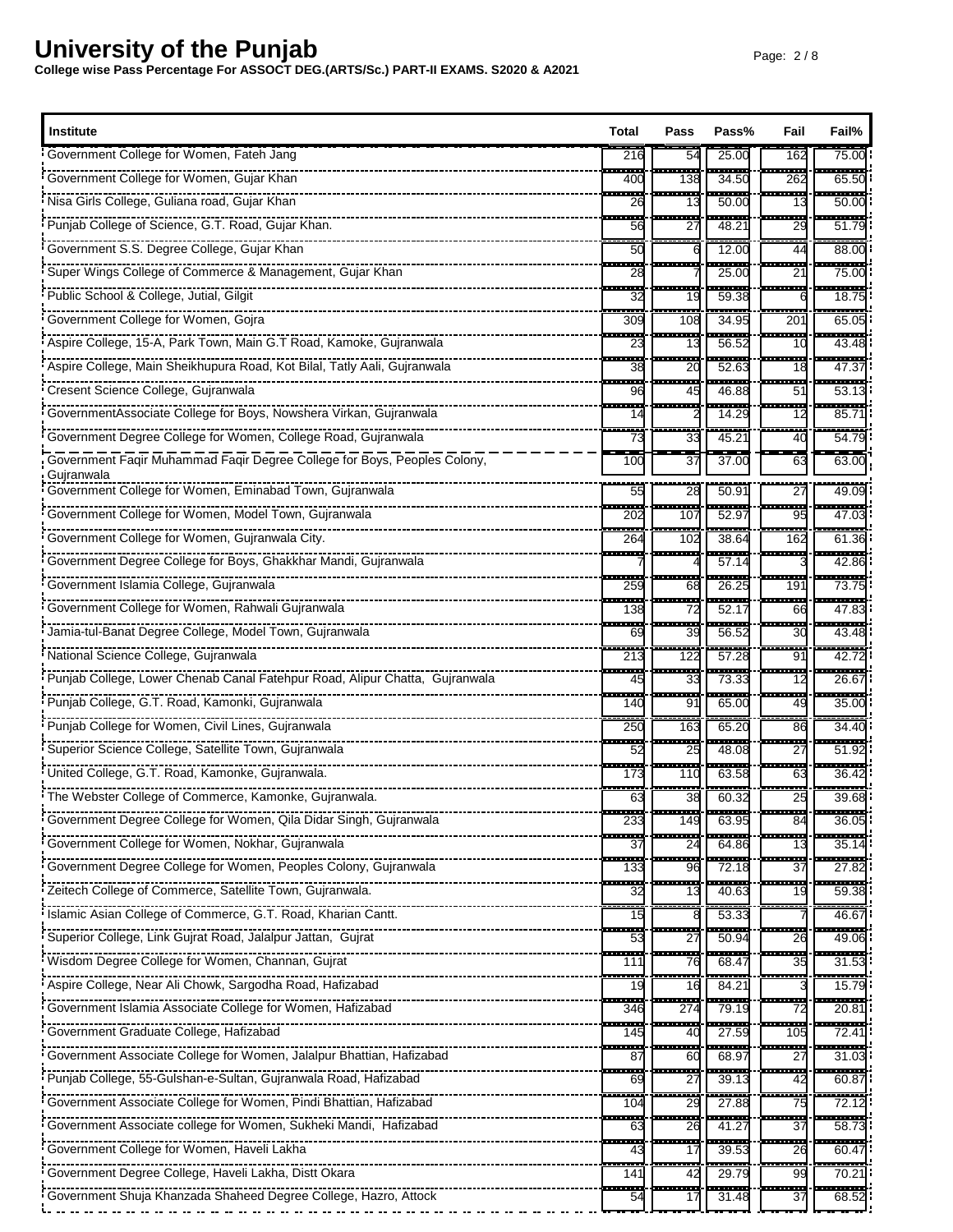| <b>Institute</b>                                                                   | Total                          | Pass                           | Pass%             | Fail                 | Fail%                       |
|------------------------------------------------------------------------------------|--------------------------------|--------------------------------|-------------------|----------------------|-----------------------------|
| Government College for Women, Hazro                                                | 164                            | 76                             | 46.34             | $\overline{88}$      | 53.66                       |
| Concordia College, Opp. DHA, Phase-II, Gate No. 01 P/O Main G.T. Raod, Islamabad   | ---<br>10                      |                                | ------<br>40.00   | --------<br>6        | ------<br>60.00             |
| Institute of Islamic Science, Near Satrameel Toll Plaza, Murree Highway, Islamabad | œ.<br>77                       | man a<br>57                    | -------<br>74.03  | <del>.</del> .<br>20 | -------<br>25.97            |
| Prince Salman College of Professional Education, Islamabad                         | ---<br>35                      |                                | -----<br>8.57     | أسحمه<br>32          | ------<br>91.43             |
|                                                                                    | .<br>143                       | .<br>63                        | 44.06             | <u>mana</u><br>80    | ------<br>55.94             |
| Government Associate College for Women, Jhang                                      | <u> 222 -</u><br>342           | ------<br>129                  | ------<br>37.72   | -----<br>213         | ------<br>62.28             |
| Government College, Jhang                                                          | 180                            | 36                             | 20.00             | 144                  | 80.00                       |
| Government Degree College for Girls, Jhang City                                    | ---<br>67                      | ÷<br>38                        | <br>56.72         | -------<br>29        | -------<br>43.28            |
| Government College for Women, Satellite Town, Jhang                                | ш.<br>81                       | <b>TELESCO</b><br>51           | ------<br>62.96   | <u>.</u><br>30       | --------<br>37.04           |
| Government College for Women, Civil Lines, Jhelum                                  | ш.<br>92                       | Ŧ.<br>26                       | -------<br>28.26  | -------<br>66        | <u>.</u><br>71.74           |
| Government College, G. T. Road, Jhelum                                             | .<br>112                       | ---<br>29                      | 25.89             | -------<br>83        | <br>74.11                   |
| Government College for Women, Jhelum                                               | ----<br>614                    | .<br>210                       | -------<br>34.20  | <br>404              | -------<br>65.80            |
| Government Degree College, Dina                                                    |                                |                                | 100.00            |                      | .00                         |
| Liagat Graduate Girls College, G.T. Road, Jhelum                                   | $-1$<br>36                     | $-$<br>22                      | 61.11             | ------<br>14         | <br>38.89                   |
| Punjab College of Science, G.T. Road, Jhelum                                       | <b>COLOR</b><br>63             | <b>The Co</b><br>34            | ------<br>53.9    | -------<br>29        | -------<br>46.0             |
| Punjab Degree College for Women, Ketchary Road, Jhelum                             | mana.<br>49                    | ш.<br>29                       | 59.18             | <del>.</del><br>20   | -----<br>40.82              |
| PMDC Degree College for Women, Khewra, Jhelum.                                     | $\overline{\phantom{a}}$<br>45 | $\overline{\phantom{a}}$<br>16 | $\frac{1}{35.56}$ | .<br>29              | -------<br>64.44            |
| Government College for Women, Dina                                                 | e e c<br>132                   | m.<br>34                       | 25.76             | <br>98               | -----<br>74.24              |
|                                                                                    | ---<br>369                     | -------<br>150                 | ------<br>40.65   | 1222.00<br>219       | -------<br>59.35            |
| Government Waris Shah Associate College, Jandiala Sher Khan, Sheikhpura            | ÷<br>51                        | 15                             | $29.4^{\circ}$    | -----<br>35          | ------<br>68.63             |
| Government Waris Shah Associate College for women, Jandiala Sher Khan,             | 39                             | 28                             | 71.79             | 11                   | 28.21                       |
| Sheikhupura                                                                        |                                |                                |                   |                      |                             |
| Government College, Kahuta                                                         | 122<br>ш.                      | 33<br>an an                    | 27.05<br>------   | 89<br>--------       | 72.95<br>--------           |
| Government College for Women, Kahuta                                               | 94<br>                         | 40<br>---                      | 42.55<br>------   | 54<br><del>.</del>   | 57.45<br>------             |
| Government College, Kamoke                                                         | 16<br>---                      | $-1$                           | 50.00             | 8<br>--------        | 50.00<br>------             |
| Fatima Jinnah Girls College, Satellite Town, Fatima Jinnah Road, Kamoke            | 72<br>----                     | 55<br>----                     | 76.39<br>.        | 17<br>--------       | 23.61<br>-------            |
| Government College for Women, Kamoke                                               | 154<br>--                      | 90                             | 58.44             | 64<br>÷              | 41.56                       |
| Federal Government College, Kharian Cantt.                                         | 19                             | $- - -$                        | 15.79             | 16<br>---            | 84.21<br>                   |
| F. G. Degree College for Women, Kharian Cantt.                                     | 102                            | 55                             | 53.92             | 47                   | 46.08                       |
| Government College for Women, Kot Radha Kishan                                     | 112<br>œ                       | 49<br>--                       | 43.75             | 63<br>a an           | $\overline{56.25}$<br>----- |
|                                                                                    | 57<br>÷                        | 43                             | 75.44<br>.        | 14<br>.              | 24.56<br><del>.</del>       |
|                                                                                    | 35<br>an a                     | .                              | 22.86             | 27<br>               | 77.14<br>------             |
| Government College for Women, Kallar Syedan                                        | 88<br>553                      | 52<br>÷                        | 59.09             | 36<br>a an           | 40.91<br>------             |
| Aspire College, Main Multan Road, Pattoki, Kasur                                   | 67<br>$\overline{\phantom{a}}$ | 15                             | 22.39             | 52<br>------         | 77.61<br>                   |
|                                                                                    | 39<br>œ                        |                                | 10.26             | 35<br>----           | 89.74<br>.                  |
|                                                                                    | 505                            | 231                            | 45.74             | 274                  | 54.26                       |
| Government Islamia Graduate College, Kasur                                         | 411                            | 122                            | 29.68             | 289<br>----          | 70.32<br><del></del>        |
| Government Degree College, Mustafabad, Kasur.                                      | 12                             |                                | .00               | 12                   | 100.00                      |
| Government Hanifan Begum Degree College for Women, Mustafabad, Kasur               | 115                            | 56                             | 48.70             | a a s<br>59          | 51.30                       |
| Concordia College, Captain Naseem Hayat Shaheed Road, Kasur                        | ш.<br>64                       | an a<br>49                     | 76.56             | 15                   | ------<br>23.44             |
| Government Degree College for Women, Khudian Khas, Kasur                           | 53<br>53                       | 19                             | 35.85             | 34                   | 64.15                       |
|                                                                                    | ---<br>32                      | ш.<br>19                       | 59.38             | فسحت<br>13           | ------<br>40.63             |
| Goverment Syed Chiragh Shah Degree College for Women, Kot Murad Khan, Kasur        | an a<br>106                    | 41                             | $\frac{1}{38.68}$ | ---<br>65            | 61.32                       |
|                                                                                    | ----<br>106                    | ÷<br>34                        | -----<br>32.08    | -----<br>72          | ------<br>67.92             |
|                                                                                    | H<br>41                        | 33                             | 80.49             | 8                    | $\frac{1}{19.51}$           |
| Aspire College, 23-D/1, Gulberg-III, Lahore                                        | <b>COLOR</b><br>38             | <b>Take</b>                    | .<br>23.68        | .<br>29              | .<br>76.32                  |
| .                                                                                  |                                |                                |                   |                      |                             |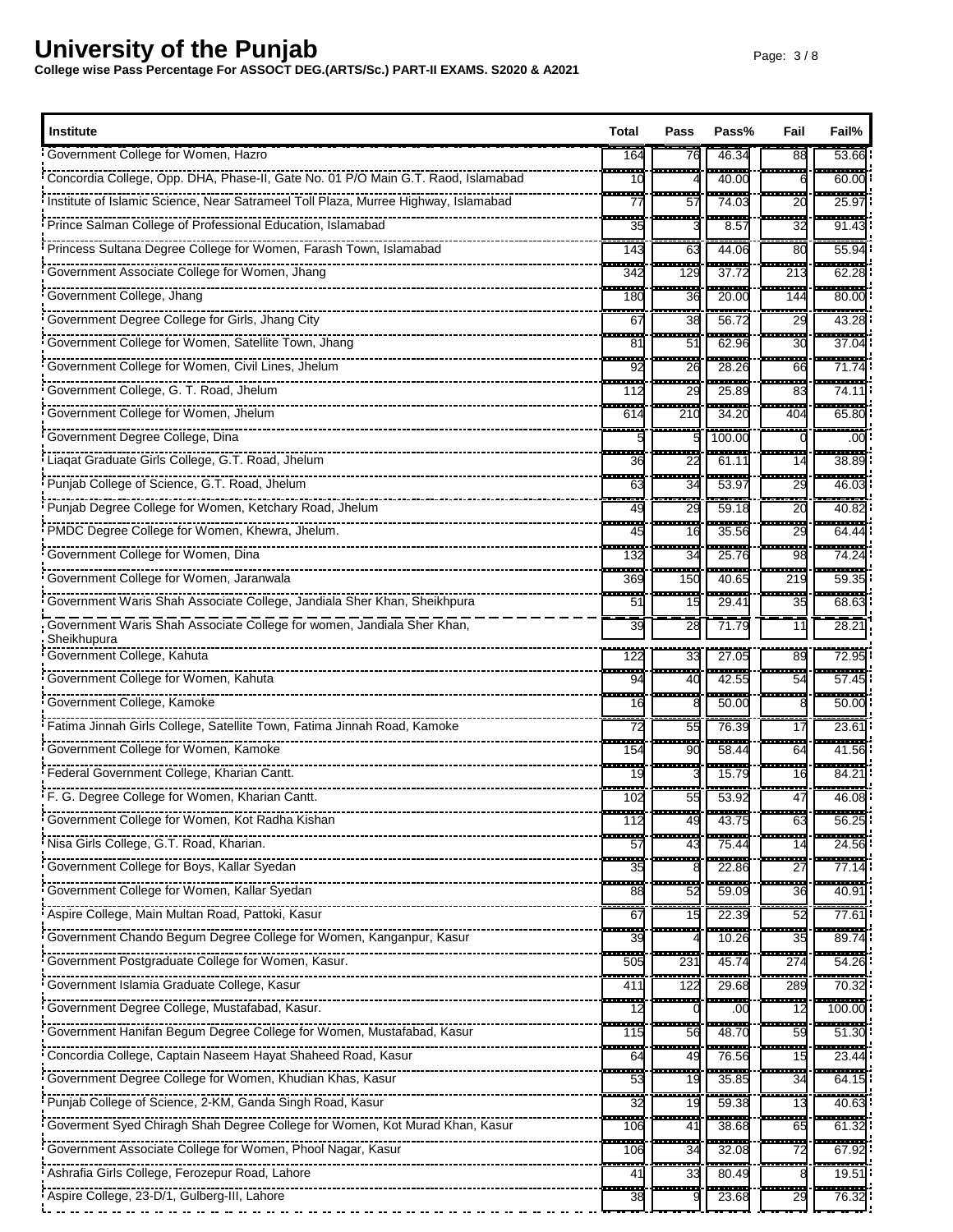| <b>Institute</b>                                                                          | Total                   | Pass                           | Pass%                             | Fail                            | Fail%               |
|-------------------------------------------------------------------------------------------|-------------------------|--------------------------------|-----------------------------------|---------------------------------|---------------------|
| Hazrat Ayesha Siddiqa Model College for Girls, Nicolson Road, Lahore                      | 90                      | 55                             | 61.11                             | 35                              | 38.89               |
| Government APWA College for Women, Lahore                                                 | ---<br>163              | <b>STAR</b><br>62              | ------<br>38.04                   | $-11111$<br>101                 | ------<br>61.96     |
| APWA Youth College for Girls, 65-Jail Road, Lahore                                        | 13                      |                                | 23.08                             | ------<br>10                    | ------<br>76.92     |
| Government College for Women, Bilal Gunj, Lahore                                          | H<br>62                 | 35                             | 56.45                             | ------<br>27                    | -------<br>43.55    |
| CB Degree College for Women, Zarrar Shaheed Road, Lahore Cantt                            | Ŧ.<br>53                | --<br>29                       | 54.72                             | ---<br>24                       | 45.28               |
|                                                                                           | a a s<br>15             | .                              | ------<br>20.00                   | .<br>12                         | ------<br>80.00     |
| Government Associate College For Women, Chung, Lahore                                     | 65                      | 14                             | 21.54                             | H<br>51                         | ------<br>78.46     |
| Concordia College, 131-132, Rachna Block, Allama Iqbal Town, Lahore                       | ÷<br>74                 | ---<br>25                      | 33.78                             | ÷<br>49                         | .<br>66.22          |
| Government Graduate College, Township, Lahore                                             | an a<br>84              | 18                             | 21.43                             | <b>TELE</b><br>65               | ------<br>77.38     |
| Government Fatima Jinnah College for Women, Chuna Mandi, Lahore                           | ----<br>169             | $-1$<br>104                    | -----<br>61.54                    | -----<br>64                     | ------<br>37.8      |
| Government Associat college, Kahna Nau, Lahore                                            | H<br>40                 | 10                             | $\frac{1}{25.00}$                 | ł<br>30                         | 75.00               |
| Government Degree College for Women, Marghzar Colony, Lahore.                             | <b>The Co</b><br>63     | a mar<br>26                    | ستعبث<br>41.27                    | ------<br>37                    | .<br>58.7           |
| Defence Degree College for Women, D. H. A., Lahore Cantt.                                 | 15                      | 12                             | 80.00                             |                                 | 20.00               |
| Government Degree College for Women, Salamatpura, Lahore                                  | ÷<br>67                 | ---<br>32                      | $\overline{\phantom{a}}$<br>47.76 | <br>35                          | ------<br>52.24     |
| Government College for Women, Shalimar Town, Lahore.                                      | 141                     | <b>STAR</b><br>45              | 31.91                             | ---<br>96                       | ------<br>68.09     |
| Government Degree College for Boys, Bedian Road, Lahore                                   | ---                     | ---                            | 20.00                             | -------                         | ------<br>80.00     |
| Government Shalimar College, Baghbanpura, Lahore                                          | ŀ<br>247                | 56                             | 22.67                             | $\overline{\phantom{a}}$<br>191 | -------<br>77.33    |
| Government College for Women Township, Lahore                                             | ---<br>97               | ÷.<br>34                       | 35.05                             | -----<br>63                     | -----<br>64.95      |
| Government Dyal Singh Graduate College, Lahore                                            | a a s<br>126            | ---<br>24                      | 19.05                             | ---<br>102                      | ------<br>80.95     |
| Government College for Boys, Gulberg, Ferozpur Road, Lahore                               | ---<br>92               | ---<br>23                      | 25.00                             | ----<br>69                      | 75.00               |
| Government Islamia College for Boys, Ghazi Abad, Lahore Cantt                             | 14                      |                                | 7.14                              | m.<br>13                        | 92.86               |
| Garrison College for Girls, 52-Tufail Road, Lahore Cantt                                  | ---<br>16               |                                | 50.00                             | -------                         | 50.00               |
| Government College for Women, Heir Bedian, Lahore                                         | .<br>81                 | $\overline{\phantom{a}}$<br>38 | 46.91                             | ------<br>43                    | ------<br>53.09     |
| Government Postgraduate Islamia College for Women, Lahore Cantt.                          | .<br>602                | $- - -$<br>287                 | 47.67                             | -----<br>315                    | -----<br>52.3       |
|                                                                                           | ,,,,<br>48              | ----<br>32                     | ------<br>66.67                   | -------<br>15                   | <br>31.25           |
| Government Kulliyat-ul-Banat College, 15-Lake Road, Lahore                                | 23                      |                                | 39.13                             | 14                              | 60.87               |
| Government College for Women, Kot Lakhpat, Lahore.                                        | ---<br>38               | --------<br>14                 | 36.84                             | $- - - -$<br>24                 | -------<br>63.16    |
| Government College for Women, Kahna Nau, Lahore.                                          | - - -<br>136            | 72                             | 52.94                             | 64                              | -------<br>47.06    |
| Government Associat College for Women, Gawalmandi, Lahore                                 | <del>.</del> .<br>36    | . <u>Inners and</u> .          | 47.22                             | -- <u>-------</u>               | ----------<br>52.78 |
| Government Queen Mary College, Lahore                                                     | 41C                     | -------<br>251                 | 61.22                             | 159                             | -------<br>38.78    |
| Format College for Women, Gulshan Ravi, Lahore                                            | $\sim$<br>52            | ļ<br>17                        | 32.69                             | <b>The Co</b><br>35             | ------<br>67.31     |
| _________________________________<br>FINITE INTERFERIES COLLEGE FOR BOYS, Raiwind, Lahore | 30                      |                                | 20.00                             | 24                              | 80.00               |
| Government College, Ravi Road, Shahdara, Lahore                                           | ----<br>11 <sup>2</sup> | $- -$<br>23                    | 20.18                             | ≕<br>91                         | 79.82               |
|                                                                                           | 13                      |                                | 46.15                             |                                 | 53.85               |
|                                                                                           | ----                    |                                | .<br>80.00                        |                                 | 20.00               |
| ----------------------<br>Government Degree College for Boys, Shalimar Town, Lahore       |                         |                                | .00                               |                                 | $\frac{1}{100.00}$  |
| GovernmentAssociate College for Women, Thokar Niaz Baig, Lahore                           | ----<br>16              |                                | -----<br>50.00                    |                                 | 50.00               |
|                                                                                           | m.<br>44٬               | 191                            | 43.31                             | 249                             | ------<br>56.46     |
| Government College for Women, Wapda Town, Lahore                                          | ----<br>172             | ÷<br>80                        | 46.51                             | ----<br>92                      | 53.49               |
| Himayat-e-Islam College for Women, New Garden Town, Lahore                                | 70                      | 27                             | 38.57                             | 43                              | 61.43               |
| Himayat-e-Islam College for Women, Multan Road, Lahore                                    | m.<br>36                | man.<br>21                     | -----<br>58.33                    | -------<br>15                   | ------<br>41.67     |
| Ikhwan Science College, Barki, Lahore                                                     | H<br>37                 |                                | 21.62                             | 29                              | 78.38               |
| Government Islamia College, Railway Road, Lahore                                          | 55<br>64                | 15                             | 23.44                             | $\overline{\phantom{a}}$<br>49  | <br>76.56           |
| Government Jinnah College for Women, Mozang, Lahore                                       | <b>Tara</b><br>113      | ---<br>44                      | 38.94                             | a an<br>69                      | 61.06               |
| Jinnah Islamia College of Commerce, Township, Lahore                                      | 66                      | 22                             | 33.33                             | 44                              | 66.67               |
|                                                                                           |                         |                                |                                   |                                 |                     |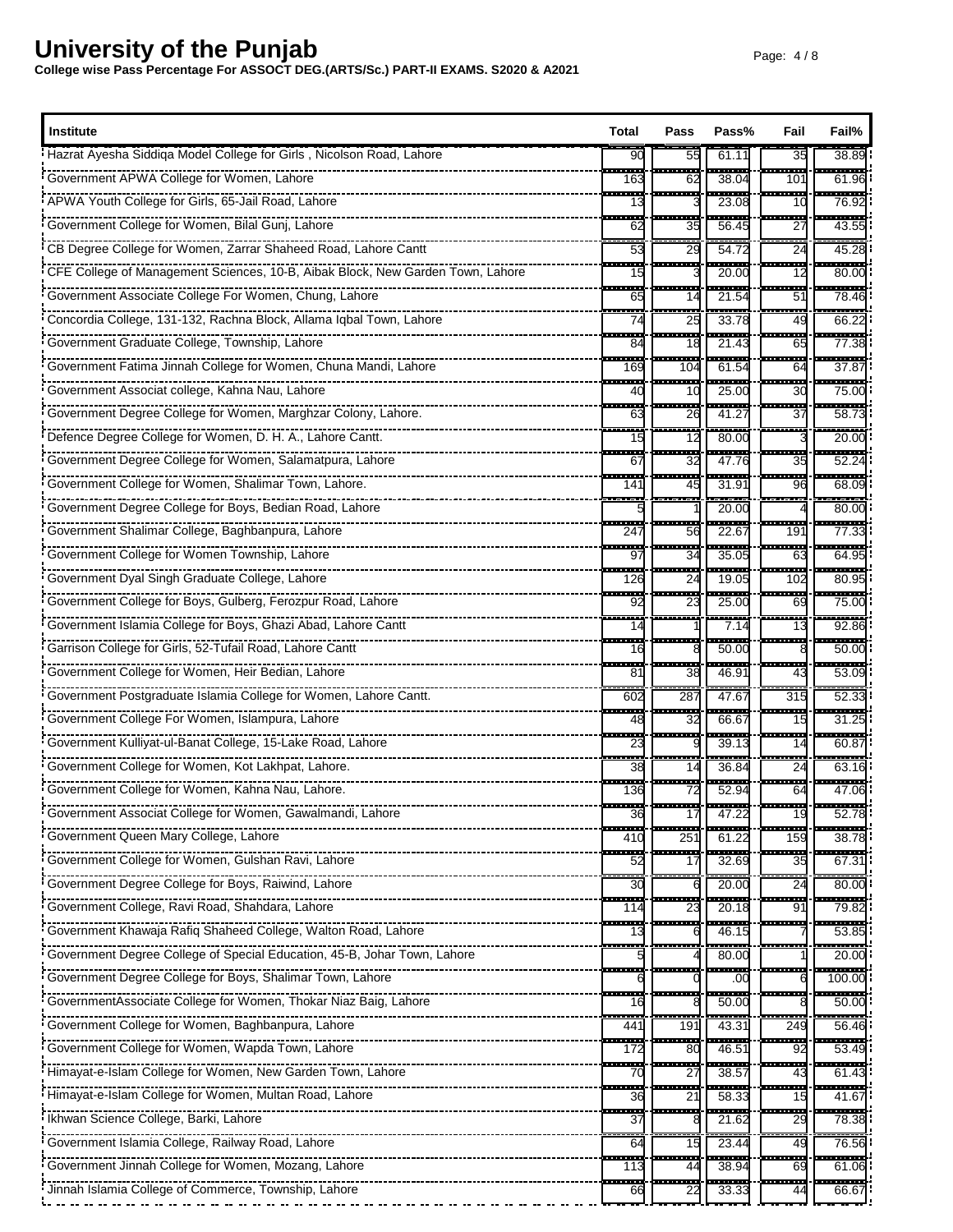| Institute                                                                                                                                                                                                                      |                                                    | Pass                           | Pass%                  | Fail                                                                                                | Fail%                                                            |
|--------------------------------------------------------------------------------------------------------------------------------------------------------------------------------------------------------------------------------|----------------------------------------------------|--------------------------------|------------------------|-----------------------------------------------------------------------------------------------------|------------------------------------------------------------------|
| Government Graduate College for Boys, Model Town, Lahore                                                                                                                                                                       | 31                                                 |                                | 16.13                  | 26                                                                                                  | 83.87                                                            |
|                                                                                                                                                                                                                                | <b>The State</b><br>15                             | --------                       | <br>33.33              | 10                                                                                                  | -------<br>66.67                                                 |
| Government College for Women, Model Town, Lahore                                                                                                                                                                               | .<br>312                                           | -----<br>166                   | 53.21                  | ------<br>146                                                                                       | .<br>46.79                                                       |
| Nisa Girls College of Commerce, Sector C-1, Township, Lahore.                                                                                                                                                                  | $\overline{\phantom{a}}$<br>16                     | ---                            | -----<br>56.25         |                                                                                                     | <br>43.75                                                        |
| Punjab College of Commerce & Science, Raiwind, Lahore                                                                                                                                                                          | 87                                                 | 51                             | 58.62                  | ---<br>36                                                                                           | 41.38                                                            |
| Punjab College of Science, 151 - Ferozepur Road, Lahore                                                                                                                                                                        | a an a<br>806                                      | - - -<br>324                   | ------<br>40.20        | <u> 1989 - 198</u><br>481                                                                           | .<br>59.68                                                       |
| Qurban Degree College for Women, Walton Road, Lahore Cantt.                                                                                                                                                                    | 23                                                 | 15                             | 65.22                  |                                                                                                     | ------<br>34.78                                                  |
| Government Rabia Basri College for Women, Walton Road, Lahore                                                                                                                                                                  | ---<br>147                                         | $\overline{\phantom{a}}$<br>75 | 51.02                  | .<br>72                                                                                             | -----<br>48.98                                                   |
| Superior College, Burhan Pura, Near Fruit & Vegetable Market, Sundar Road, Raiwind                                                                                                                                             |                                                    |                                | 100.00                 | - - -                                                                                               | $\overline{a}$<br>.00                                            |
| Government Shah Hussain Degree College for Boys, Chung, Lahore                                                                                                                                                                 | 14                                                 |                                | 7.14                   | --<br>13                                                                                            | 92.86                                                            |
| Superior College, Hanjarwal, Multan Road, Lahore                                                                                                                                                                               | ---<br>21                                          |                                | 42.86                  | ---<br>12                                                                                           | ------<br>57.14                                                  |
| Government College for Women, Bund Road, Lahore                                                                                                                                                                                | an an<br>53                                        | <b>The Co</b><br>15            | 28.30                  | .<br>38                                                                                             | -------<br>71.70                                                 |
|                                                                                                                                                                                                                                | $-1$<br>2(                                         | ---<br>10                      | 50.00                  | ana.<br>10                                                                                          | ------<br>50.00                                                  |
| Government College for Women, Kot Khawaja Saeed, Lahore                                                                                                                                                                        | ---<br>105                                         | ÷<br>56                        | 53.33                  | ---<br>49                                                                                           | <br>46.67                                                        |
| Government College for Women, Mustafabad, Lahore                                                                                                                                                                               | <b>STAR</b><br>93                                  | .<br>34                        | .<br>36.56             | -------<br>59                                                                                       | <br>63.44                                                        |
| Government Ayesha Degree College for Women, Timber Market, Lahore                                                                                                                                                              | ---<br>131                                         | ---<br>48                      | 36.64                  | ------<br>83                                                                                        | ------<br>63.36                                                  |
| Government Degree College for Women, Raiwind, Lahore                                                                                                                                                                           | 120                                                | 33                             | 27.50                  | $-$<br>87                                                                                           | 72.50                                                            |
| Government Degree College for Women, Rakhchabeel Manawa, Lahore                                                                                                                                                                | 72                                                 | 31                             | 43.06                  | a an<br>41                                                                                          | -----<br>56.94                                                   |
| Government Graduate College for Women, Shadbagh, Lahore                                                                                                                                                                        | 533<br>167                                         | œ<br>82                        | -------<br>49.10       | -------<br>85                                                                                       | -------<br>50.90                                                 |
| Government Degree College for Women, Shahdara, Lahore.                                                                                                                                                                         | 46                                                 | 19                             | 41.30                  | ---<br>27                                                                                           | 58.70                                                            |
| Government College for Women, Wahdat Colony, Lahore                                                                                                                                                                            | ----<br>158                                        | ---<br>77                      | 48.73                  | $-1$<br>81                                                                                          | 51.27                                                            |
|                                                                                                                                                                                                                                | 512                                                | 27 <sub>C</sub>                | 52.73                  | 242                                                                                                 | .<br>47.27                                                       |
| Government Degree College, Mandi Bahauddin                                                                                                                                                                                     | ---<br>107                                         | ---<br>24                      | 22.43                  | 53<br>83                                                                                            | ------<br>77.57                                                  |
| Punjab College of Science, Rasul Road, Mandi Bahauddin.                                                                                                                                                                        | 47                                                 | 31                             | 65.96                  | ÷<br>16                                                                                             | 34.04                                                            |
| PAEC Girls College, Chashma, Mianwali                                                                                                                                                                                          | <b>THE</b><br>22                                   | - - -<br>2 <sup>1</sup>        | ------<br>95.45        | --------                                                                                            | ----<br>4.55                                                     |
|                                                                                                                                                                                                                                | 78                                                 |                                | 6.41                   | 73                                                                                                  | 93.59                                                            |
| Government Degree College, Murree                                                                                                                                                                                              | 110                                                | 40                             | 36.36                  | 70                                                                                                  | <br>63.64                                                        |
|                                                                                                                                                                                                                                |                                                    |                                | 62.50                  |                                                                                                     | 37.50                                                            |
|                                                                                                                                                                                                                                | 69                                                 | 51                             | 82.61                  | 12                                                                                                  | 17.39                                                            |
| . Government Guru Nanak Degree Memorial College, Nankana Sahib                                                                                                                                                                 | <br>175                                            | ŀ<br>81                        | 46.29                  | ÷<br>94                                                                                             | <br>53.71                                                        |
| Government Guru Nanak Degree College for Women, Nankana Sahib                                                                                                                                                                  | 200                                                | 141                            | 70.50                  | 59                                                                                                  | 29.50                                                            |
| Government Graduate College for Women, Nowshera Virkan                                                                                                                                                                         | 177                                                | 91                             | 51.41                  | 86                                                                                                  | 48.59                                                            |
| Government Muslim Girls College, Narowal                                                                                                                                                                                       | 287                                                | 122                            | 42.51                  | 165                                                                                                 | 57.49                                                            |
| FINITE INTERNATIONAL COLLEGE FOR THE COVERT THE COVERT THAT COLLEGE FOR THE COVERT THAT COVERT THE COVERT THAT THE COVERT THAT THE COVERT THAT THE COVERT THAT THE COVERT THAT THE COVERT THAT THE COVERT THAT THE COVERT THAT | ---<br>55                                          | 12                             | 21.82                  | 43                                                                                                  | 78.18                                                            |
| Punjab College of Commerce, Pasrur Road, Narowal.                                                                                                                                                                              | 38                                                 | 19                             | 50.00                  | 19                                                                                                  | 50.00                                                            |
| Standard College of Commerce, Jasar Bypass, Narowal                                                                                                                                                                            | 52                                                 | 25                             | 48.08                  | 27                                                                                                  | 51.92                                                            |
| Government College for Women, Shakargarh, Narowal                                                                                                                                                                              | 123                                                | 42                             | 34.15                  | 81                                                                                                  | 65.85                                                            |
|                                                                                                                                                                                                                                | H<br>23                                            | 12                             | 52.17                  | 11                                                                                                  | 47.83                                                            |
| Government Degree College, Basirpur, Okara                                                                                                                                                                                     | 19                                                 |                                | 10.53                  | 17                                                                                                  | 89.47                                                            |
|                                                                                                                                                                                                                                | $\overline{2}$                                     | 13                             | 48.15                  | 14                                                                                                  | 51.85                                                            |
| Government Associate College for Women, Okara                                                                                                                                                                                  | 382                                                | 136                            | 35.60                  | 246                                                                                                 | 64.40                                                            |
| Government Postgraduate College, Okara                                                                                                                                                                                         | ----<br>315                                        | 89                             | 28.25                  | 226                                                                                                 | 71.75                                                            |
| Government College for Women, Hujra Shah Muqeem, Okara                                                                                                                                                                         | 111                                                | 56                             | 50.45                  | 55                                                                                                  | 49.55                                                            |
|                                                                                                                                                                                                                                | 17                                                 |                                | 23.53                  | <b>The Co</b><br>13                                                                                 | ------<br>76.47                                                  |
| Government College, Hujra Shah Muqeem, Okara                                                                                                                                                                                   | 22                                                 |                                | 13.64                  | 19                                                                                                  | 86.36                                                            |
| -------------------------------<br>-----------------------------                                                                                                                                                               | ---<br>---<br>œ<br>---<br>---<br>---<br>÷<br>a san | ----<br>$\sim$<br>H<br>.       | ------<br><del>.</del> | $\overline{\phantom{a}}$<br><b>STAR</b><br>ш.<br>---<br>œ<br>H<br>---<br>a an<br><br>a sa<br>------ | ------<br>--------<br>------<br>.<br>------<br>-------<br>------ |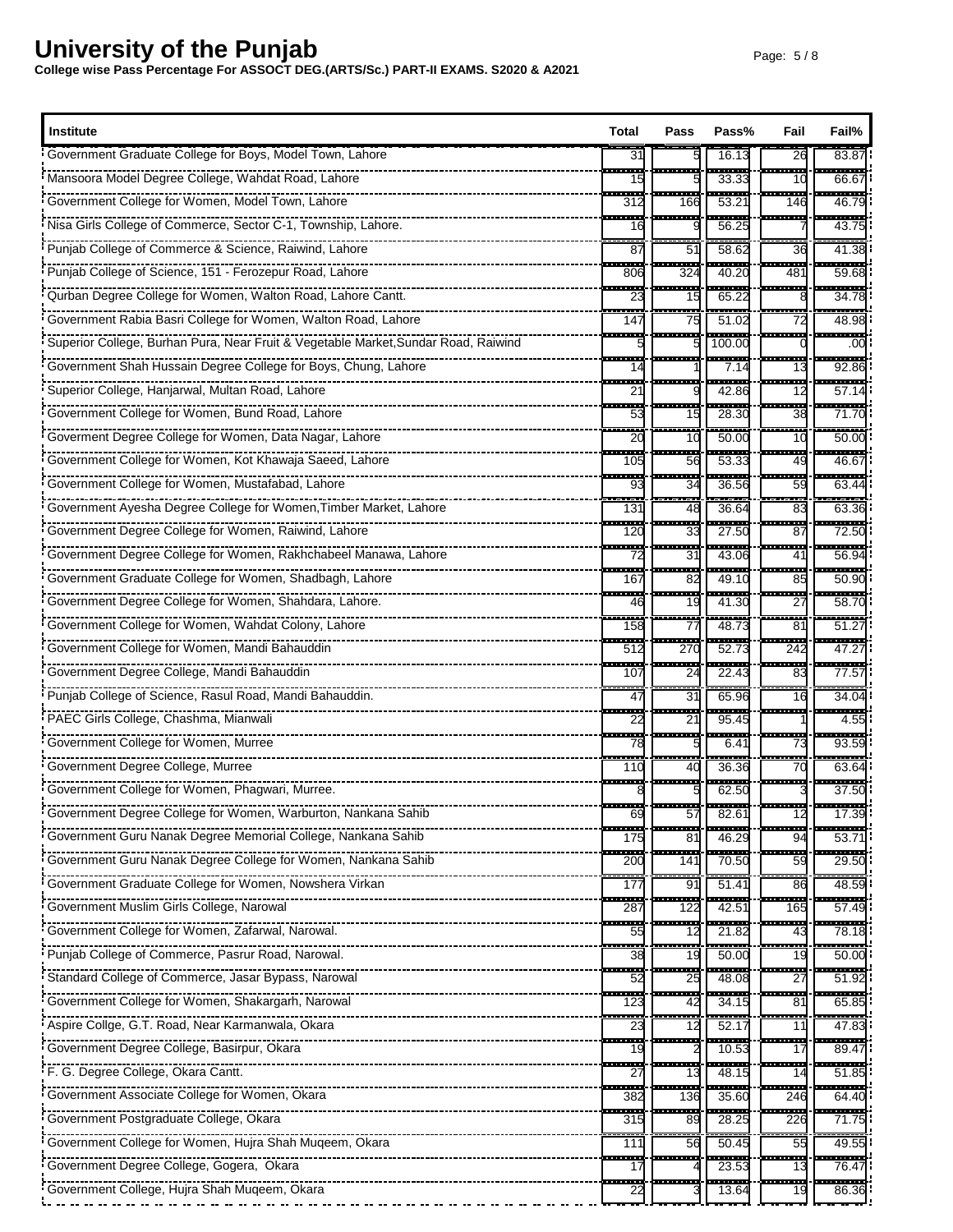| <b>Institute</b>                                                                                                                                                                                                                 | Total                           | Pass               | Pass%                     | Fail                           | Fail%                      |
|----------------------------------------------------------------------------------------------------------------------------------------------------------------------------------------------------------------------------------|---------------------------------|--------------------|---------------------------|--------------------------------|----------------------------|
| Government College for Boys, Renala Khurd, Okara                                                                                                                                                                                 | 172                             | 88                 | 51.16                     | 84                             | 48.84                      |
| Government College for Women, South City, Okara                                                                                                                                                                                  | ---<br>63                       | --------<br>22     | -------<br>34.92          | -------<br>41                  | ------<br>65.08            |
|                                                                                                                                                                                                                                  | <b>111</b><br>142               | ---------<br>82    | -------<br>57.75          | --------<br>60                 | --------<br>42.25          |
| Government College for Women, Renala Khurd, Okara                                                                                                                                                                                | ---<br>123                      | ---<br>$5^{\circ}$ | .<br>46.34                | -------<br>66                  | ------<br>53.66            |
| Superior College of commerce, G.T. Road, Okara                                                                                                                                                                                   | 10                              |                    | 40.00                     | $-$                            | ------<br>60.00            |
| Superior College of Science & Commerce, Renala Khurd, Okara                                                                                                                                                                      | m.<br>16                        | 12                 | .<br>75.00                |                                | ------<br>25.00            |
| Government College for Women, Basirpur, Okara                                                                                                                                                                                    | ÷.<br>68                        | ----<br>29         | ------<br>42.65           | <del>.</del><br>39<br>÷.       | --------<br>57.35          |
| FINITE TRIPLE TO THE COLLEGE FOR THE CONTROL OF COVERT TO CONTROL CONTROL CONTROL CONTROL OF CONTROL OF CONTROL CONTROL CONTROL CONTROL CONTROL CONTROL CONTROL CONTROL CONTROL CONTROL CONTROL CONTROL CONTROL CONTROL CONTRO   | --<br>37                        | ----<br>18         | 48.65                     | 19                             | ------<br>51.35            |
| Government Associate college for boys, Pindi Bhattian                                                                                                                                                                            | m.<br>78                        | -------<br>$^{2}$  | <br>34.62                 | ---------<br>51                | ------<br>65.38            |
| Government College, Pindi Gheb                                                                                                                                                                                                   |                                 |                    | 11.11                     | 8                              | 88.89                      |
| Government College for Women, Pindi Gheb                                                                                                                                                                                         | .<br>75                         | $- - -$<br>19      | .<br>25.33                | -------<br>56                  | ------<br>74.67            |
| Al-Beruni Government College, Pind Dadan Khan                                                                                                                                                                                    | ---<br>142                      | man.<br>54         | 38.03                     | a sa b<br>88                   | ------<br>61.9             |
| FINITE INTERFERIES IN THE GOVERNMENT COVERNMENT COMMON COMPANY CONTROL PRINCIPAL COVERTS.                                                                                                                                        | ----<br>155                     | ш.<br>67           | ------<br>43.23           | <u> 223</u><br>88              | -----<br>56.7              |
| <b>Punjab College, Phalia.</b>                                                                                                                                                                                                   | $\overline{\phantom{a}}$<br>156 | i<br>101           | 64.74                     | ÷<br>55                        | $\frac{1}{35.26}$          |
| Government College for Women, Phalia                                                                                                                                                                                             | ---<br>208                      | an an a<br>141     | <br>67.79                 | --------<br>67                 | ------<br>$32.2^{\circ}$   |
|                                                                                                                                                                                                                                  | ÷<br>157                        | H<br>65            | $-0.0000$<br>41.40        | <b>BRA</b><br>91               | $-0.0000$<br>57.96         |
| Government Municipal Degree, College, Pasrur                                                                                                                                                                                     | $\overline{\phantom{a}}$<br>10  | e e c              | 10.00                     | ------<br>ċ                    | -----<br>90.00             |
| Government Associate College for Women, Pattoki, Kasur                                                                                                                                                                           | a an a<br>169                   | ---<br>43          | $-$<br>25.44              | -----<br>126                   | -------<br>74.56           |
| Government Graduate College, Pattoki, Kasur.                                                                                                                                                                                     | ----<br>403                     | -------<br>105     | -------<br>26.05          | .<br>298                       | -------<br>73.95           |
| Superior College of Commerce, Bypass G.T. Road, Pattoki.                                                                                                                                                                         | 26                              | $-$<br>16          | 61.54                     | H<br>10                        | ------<br>38.46            |
| Government College, Qila Didar Singh                                                                                                                                                                                             |                                 | ----               | -------<br>71.43          | --------                       | ------<br>28.57            |
| Friederal Government Degree College, Quetta Cantt.                                                                                                                                                                               | an an<br>16                     | ---<br>11          | -------<br>68.75          | .                              | <br>31.25                  |
| Civil College, Lane No. 1, Quaid-E-Azam Colony, Dhamial Road, Rawalpindi                                                                                                                                                         | <br>70                          | an a<br>32         | 45.71                     | ------<br>38                   | <br>54.29                  |
| Government College for Women, Murree Road, Rawalpindi                                                                                                                                                                            | ļ<br>163                        | ---<br>69          | 42.33                     | æ.<br>94                       | -----<br>57.6              |
| F.G. College for Women, Kashmir Road, Rawalpindi Cantt.                                                                                                                                                                          | man a<br>63                     | man a<br>37        | 58.73                     | --------<br>26<br>--------     | ------<br>41.27            |
| Government College for Women, Dhoke Hassu, Rawalpindi                                                                                                                                                                            | $\overline{\phantom{a}}$<br>80  | ---<br>36          | -------<br>45.00          | 44<br>--------                 | -------<br>55.00           |
| Government Degree College for Women, Dhoke Kala Khan, Rawalpindi                                                                                                                                                                 | œ<br>44                         | --------           | ------<br>2.27<br>------  | 43                             | ------<br>97.7<br>-------- |
|                                                                                                                                                                                                                                  | .<br>31<br>----                 | ------<br>17       | 54.84                     | .<br>14<br><del>.</del>        | 45.16                      |
| i Federal Government College for Women, Abid Majid Road, Rawalpindi                                                                                                                                                              | 105                             | -----<br>61        | --------<br>58.10         | 44                             | -------<br>41.90           |
| F.G. Quaid-e-Azam College, Rawalpindi                                                                                                                                                                                            | $\overline{\phantom{a}}$        |                    | -----<br>.00              | ----<br>13                     | <br>92.86                  |
| Government College for Boys, Rehmatabad, Rawalpindi                                                                                                                                                                              |                                 |                    | .00                       |                                | 100.00                     |
|                                                                                                                                                                                                                                  | 95                              | 23                 | -------<br>24.21          | 71                             | --------<br>74.74          |
| For The Theorem College for Women, B-Block, Satellite Town, Rawalpindi                                                                                                                                                           | 128                             | 28                 | 21.88                     | 100                            | 78.13                      |
|                                                                                                                                                                                                                                  | Ì<br>15                         |                    | 40.00                     | <b>PERSONAL</b>                | 60.OC                      |
|                                                                                                                                                                                                                                  | $\overline{32}$                 | 12                 | 37.50                     | 20                             | 62.50                      |
|                                                                                                                                                                                                                                  | щ.<br>77                        | ļ<br>21            | 27.27                     | $\overline{\phantom{a}}$<br>56 | 72.73                      |
| . Government College, Asghar Mall, Rawalpindi                                                                                                                                                                                    | $\overline{\phantom{a}}$<br>185 | 29                 | 15.68                     | 156                            | 84.32                      |
| FINITED TRIPLET TO THE CORRECT TO THE COVERT THE COVERNMENT COMMON COMPANY COMMON TRIPLET TO THE COVERT THAT T<br>The COVERNMENT COMMON TRIPLET TO THE COMMON TRIPLET TO THE COVERNMENT TO THE COVERNMENT TO THE COVERNMENT TO T | <b>TER</b><br>62                | m.<br>28           | .<br>45.16                | ------<br>34                   | ------<br>54.84            |
|                                                                                                                                                                                                                                  | 78                              | 28                 | $\frac{1}{35.90}$         | 50                             | $\frac{1}{64.10}$          |
| Government Degree College For Boys, Kotli Sattian, Rawalpindi.                                                                                                                                                                   |                                 | ---                | .<br>20.00                | -------                        | ------<br>80.00            |
|                                                                                                                                                                                                                                  | H<br>31                         | 19                 | 61.29                     | .<br>12                        | ------<br>38.7             |
| Gentry College of Commerce & Science, Nagail Road, Gujar Khan, Rawalpindi                                                                                                                                                        | ---<br>139                      | ---<br>58          | <u> 222 - 22</u><br>41.73 | $\overline{\phantom{a}}$<br>81 | ------<br>58.27            |
| Government Degree College for Women, Rehmat Abad, Rawalpindi                                                                                                                                                                     | 36                              | 24                 | 66.67<br>------           | 12                             | 33.33                      |
| Government Viqar-un-Nisa Post Graduate College for Women, Rawalpindi                                                                                                                                                             | a san<br>375                    | ---<br>127         | 33.87                     | ----<br>248                    | ------<br>66.13<br>------- |
| Government College for Women, Dhoke Ratta, Rawalpindi                                                                                                                                                                            | 40                              | 31                 | 77.50                     |                                | 22.50                      |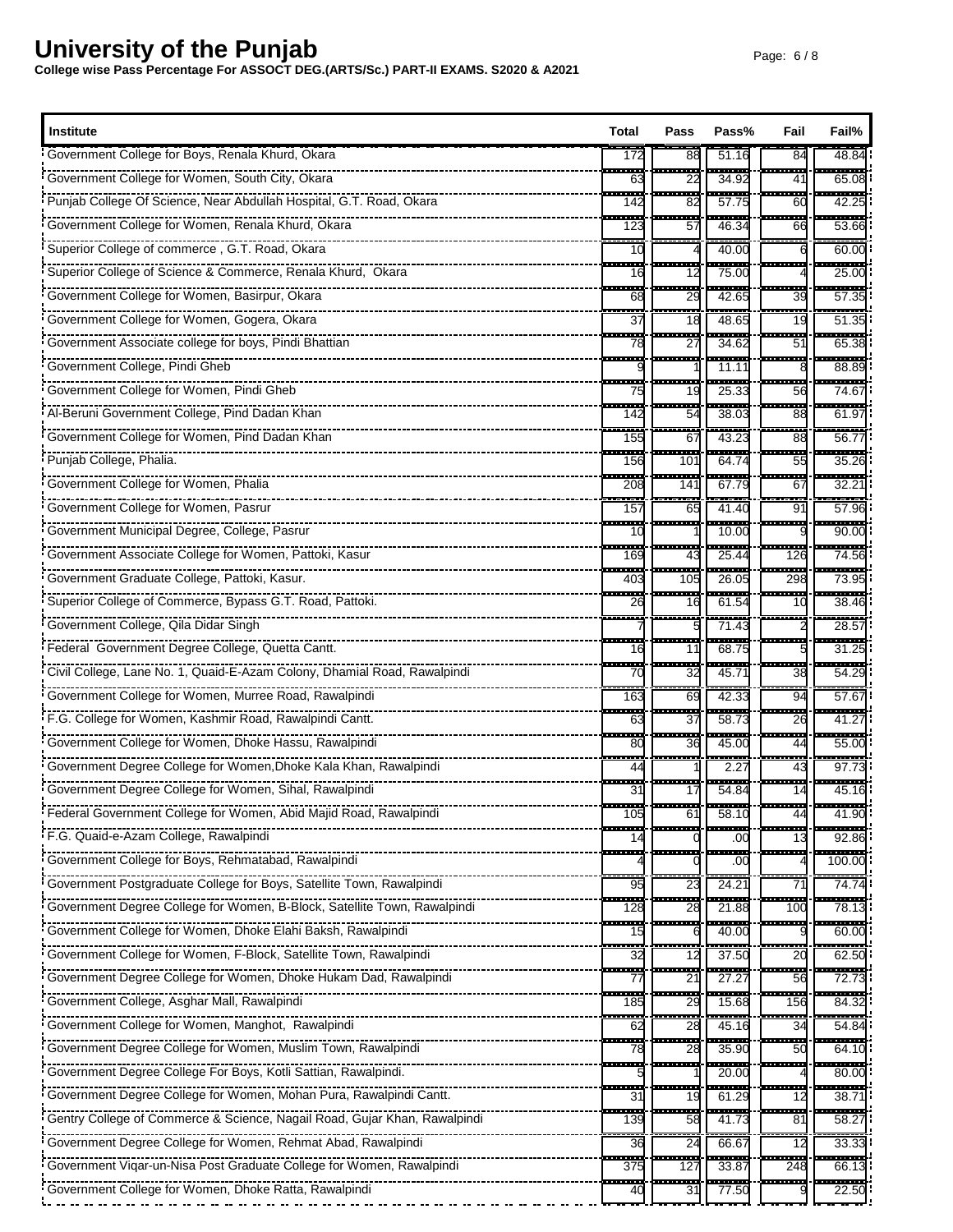| Institute                                                                                      | Total                          | Pass                            | Pass%              | Fail                           | Fail%                             |
|------------------------------------------------------------------------------------------------|--------------------------------|---------------------------------|--------------------|--------------------------------|-----------------------------------|
| Ilga Postgraduate Girls College, Rawalpindi                                                    |                                |                                 | 28.5               |                                | 71.4                              |
| Government College for Women, Jhanda Chichi, Rawalpindi                                        | ---<br>84                      | --------<br>43                  | ------<br>51.19    | ,,,,,,,,,<br>41                | ------<br>48.81                   |
| Jinnah Institute Of Informatics & Commerce, 30-D, 6th Road, Satellite Town, Rawalpindi         | m<br>98                        | 533<br>29                       | -----<br>29.59     | en en d<br>68                  | .<br>69.39                        |
| Khadija Umar Government College for Women, Tench Bhatta, Rawalpindi                            | <br>119                        | н.<br>31                        | -----<br>26.05     | nasad<br>88                    | ------<br>73.95                   |
|                                                                                                | .<br>118                       | 42                              | 35.59              | ana,<br>76                     | ------<br>$64.4^{\circ}$          |
| Mehran Degree College, College Road, Opp. F.G Girls High School, Rawat, Rawapindi              | man a<br>84                    | man a<br>28                     | -----<br>33.33     | -------<br>56                  | ------<br>66.6                    |
|                                                                                                | ÷<br>288                       | 133                             | 46.18              | <b>.</b><br>155                | ------<br>53.82                   |
| Government Girls Degree College, Khayaban-e-Sir Syed, Rawalpindi                               | ---<br>104                     | ÷<br>28                         | $- - - -$<br>26.92 | $- - - -$<br>76                | ------<br>73.08                   |
| Government Mian Shahbaz Sharif Degree College, Khayaban-e-Sir Syed, Rawalpindi                 |                                |                                 | 40.00              | -------                        | -------<br>60.00                  |
| The Wings College for Boys, Near The Wisdom School System, Daultala, Gujar Khan,<br>Rawalpindi | 59                             | 36                              | 61.02              | 23                             | 38.98                             |
| Government College for Women, Daultala, Rawalpindi                                             | 86                             | 37                              | 43.02              | 49                             | 56.98                             |
|                                                                                                | 66                             | --<br>34                        | 51.52              | .<br>32                        | -------<br>48.48                  |
|                                                                                                |                                |                                 | 75.00              | <u>.</u>                       | ------<br>25.00                   |
|                                                                                                | ---<br>30                      |                                 | 30.00              | ------<br>21                   | -----<br>70.00                    |
| Government Degree College for Women, Dhoke Mangtal, Rawalpindi                                 | 41                             | 22                              | 53.66              | $\overline{\phantom{a}}$<br>19 | 46.34                             |
|                                                                                                | <b>STAR</b><br>43              | <b>STAR</b><br>24               | ------<br>55.81    | 19                             | ------<br>44.19                   |
|                                                                                                | - 1<br>29                      |                                 | 20.69              | <u>and</u><br>23               | $\frac{1}{79.31}$                 |
| Government College for Women, Shahkot                                                          | ----<br>29.                    | -------<br>137                  | ------<br>46.13    | ------<br>160                  | ------<br>53.87                   |
|                                                                                                | ÷<br>52                        | ÷<br>18                         | ---<br>34.62       | a a s<br>34                    | $-$<br>65.38                      |
| Government College, Shorkot                                                                    | m.<br>60                       | ш.<br>15                        | ستعتب<br>25.00     | -------<br>44                  | ------<br>73.33                   |
| Government College for Women, Shorkot                                                          | 168                            | H<br>60                         | $\frac{1}{35.71}$  | 108                            | ------<br>64.29                   |
| Government College, Shakargarh                                                                 | œ<br>53                        | œ<br>19                         | $\cdots$<br>35.85  | .<br>34                        | .<br>64.15                        |
| Punjab College of Commerce, Zafarwal Road, Shakargarh.                                         | ш.<br>120                      | <b>BRE</b><br>58                | 48.33              | -------<br>62                  | -------<br>51.67                  |
| Government College for Boys, Muridke, Sheikhupura                                              | $-$<br>31                      | ÷<br>10                         | -------<br>32.26   | -------<br>21                  | ------<br>67.74                   |
| Government College for Women, Safdarabad, Distt, Sheikhupura.                                  | ---<br>102                     | ---<br>33                       | 32.35              | --------<br>69                 | -------<br>67.65                  |
|                                                                                                | a.<br>95                       | ----<br>65                      | .<br>68.42         | --------<br>30                 | 31.58                             |
| Government Postgraduate College for Women, Sheikhupura.                                        | i<br>804                       | $\overline{\phantom{a}}$<br>378 | 47.01              | $-$<br>426                     | 52.99                             |
| Government Postgraduate College, Sheikhupura                                                   | 121                            | ---<br>41                       | 33.88              | ----<br>80                     | $\overline{\phantom{a}}$<br>66.12 |
| Government Degree College for Women, Farooqabad, Sheikhupura                                   | 281                            | 118                             | 41.99              | 163                            | 58.01                             |
| Government Associate College for Women, Khanqah Dogran, Distt Sheikhupura                      | ш.<br>71                       | 35                              | 49.30              | an an<br>36                    | -----<br>50.70                    |
| Government Pir Bahar Shah Associate College for Women, Sheikhupura                             | ----<br>180                    | ÷<br>93                         | 51.67              | -----<br>87                    | -------<br>48.33                  |
| Government Degree College, Sharaqpur Sharif, Sheikhupura                                       | ---<br>166                     | a san<br>66                     | 39.76              | ------<br>100                  | ------<br>60.24                   |
|                                                                                                | ÷<br>33                        | ш.<br>20                        | 60.61              | ----<br>13                     | 39.39                             |
| Government College for Women, Muridke, Sheikhupura                                             | .<br>197                       | 106                             | 53.81              | $\overline{\phantom{a}}$<br>91 | 46.19                             |
| Government Degree College Narang Mandi, Sheikhupura                                            | a an<br>24                     |                                 | 29.17              | .<br>17                        | --------<br>70.83                 |
|                                                                                                | 131                            | 80                              | 61.07              | ------<br>51                   | 38.93                             |
|                                                                                                | H<br>92                        | 42                              | 45.65              | $- - -$<br>50                  | 54.35                             |
|                                                                                                | 46                             | H<br>18                         | 39.13              | ---<br>28                      | 60.87                             |
|                                                                                                | 553                            | <b>TER</b>                      |                    | -------                        | -------                           |
| Superior College, Jamil Town, Lahore Road, Sheikhupura                                         | 57<br>34                       | 38<br>16                        | 66.67<br>47.06     | 19<br>18                       | 33.33<br>52.94                    |
| Superior College, G.T. Road, Muridke, Sheikhupura                                              | ---<br>36                      | œ                               | ----               | an an a                        | ------<br>44.44                   |
|                                                                                                | 55                             | 20                              | 55.56<br>54.84     | 16<br>$\overline{\phantom{a}}$ | $\frac{1}{45.16}$                 |
|                                                                                                | 31<br>$\overline{\phantom{a}}$ | 17                              | -----              | 14<br>------                   | ------                            |
|                                                                                                | 15                             |                                 | 13.33              | 13                             | 86.67<br>$\frac{1}{85.71}$        |
| Aspire College, Defence Road, Sialkot                                                          | ----                           |                                 | 14.29<br>.         | 6<br>.                         | .                                 |
| Government Allama Iqbal College, Sialkot                                                       | 20                             |                                 | 20.00              | 16                             | 80.00                             |